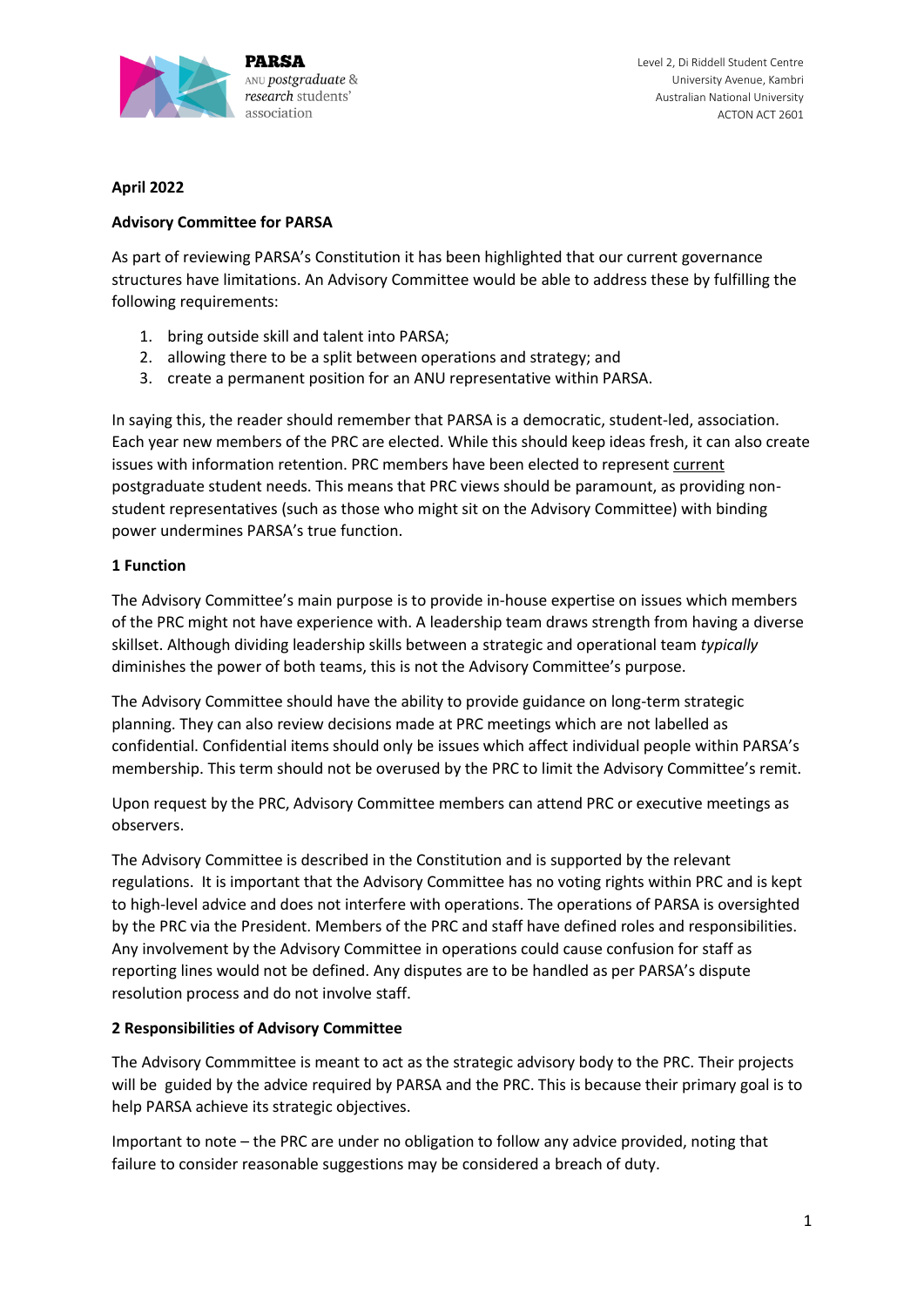

Level 2, Di Riddell Student Centre University Avenue, Kambri Australian National University ACTON ACT 2601

### **3 Structure**

The Advisory Committee should be compromised of between four (4) and seven (7) individuals who are not Officers of the PRC. The PRC President is an *ex-officio* Committee member, the General Secretary (or their delegate) is the only member of the PRC who must attend Advisory Committee meetings. This is so they can provide written updates to the PRC on a regular basis.

Advisory Committee members are appointed for two-year terms in line with a skills matrix. Expertise in the following areas is valuable:

- legal;
- human resourcing:
- financial;
- governance
- marketing; and
- public policy.

ANU's Deputy Vice-Chancellor of Student and University Experience (DVC SUE), or their delegate, has a permanent role on the Committee.

Members of the Advisory Committee should elect a Chair and a Deputy-Chair to organise meetings. With the General Secretary's assistance, Advisory Committee Chair(s) organise agenda papers. It is their responsibility to run the meetings and ensure that action items are decided upon. All Advisory Committee members have one vote, with a majority vote (50%) being needed to pass motions.

Advisory Committee members should be appointed for a term of two (2) years. Meetings should occur on a quarterly basis (more can be called if necessary), with two-thirds (2/3) of Committee members needed for quorum.

Inclusion on Committee is decided via an EOI where potential candidates apply and highlight their area of expertise, skill and experience to undertake role.

An interview process is undertaken by President and at least two other executive members of PARSA. Abiding by a clear skills matrix and gender quotas (to be discussed) must occur. Reviewing the Advisory Committee's skills matrix must occur annually; however, committee members can serve for a maximum of three years which is in line with the skills audit.

#### **4 Advisory Committee conduct**

Members of the Advisory Committee do not participate or attend PRC meetings unless invited. Ideally, members of the Committee are not members of PARSA (unless they can demonstrate they possess the specific skills required to undertake the position).

Staff support the Committee by providing papers and administration. Staff report to President and PRC via the General Manager if issues need to be raised with the Advisory Committee. Staff and Advisory Committee members have no direct lines of reporting.